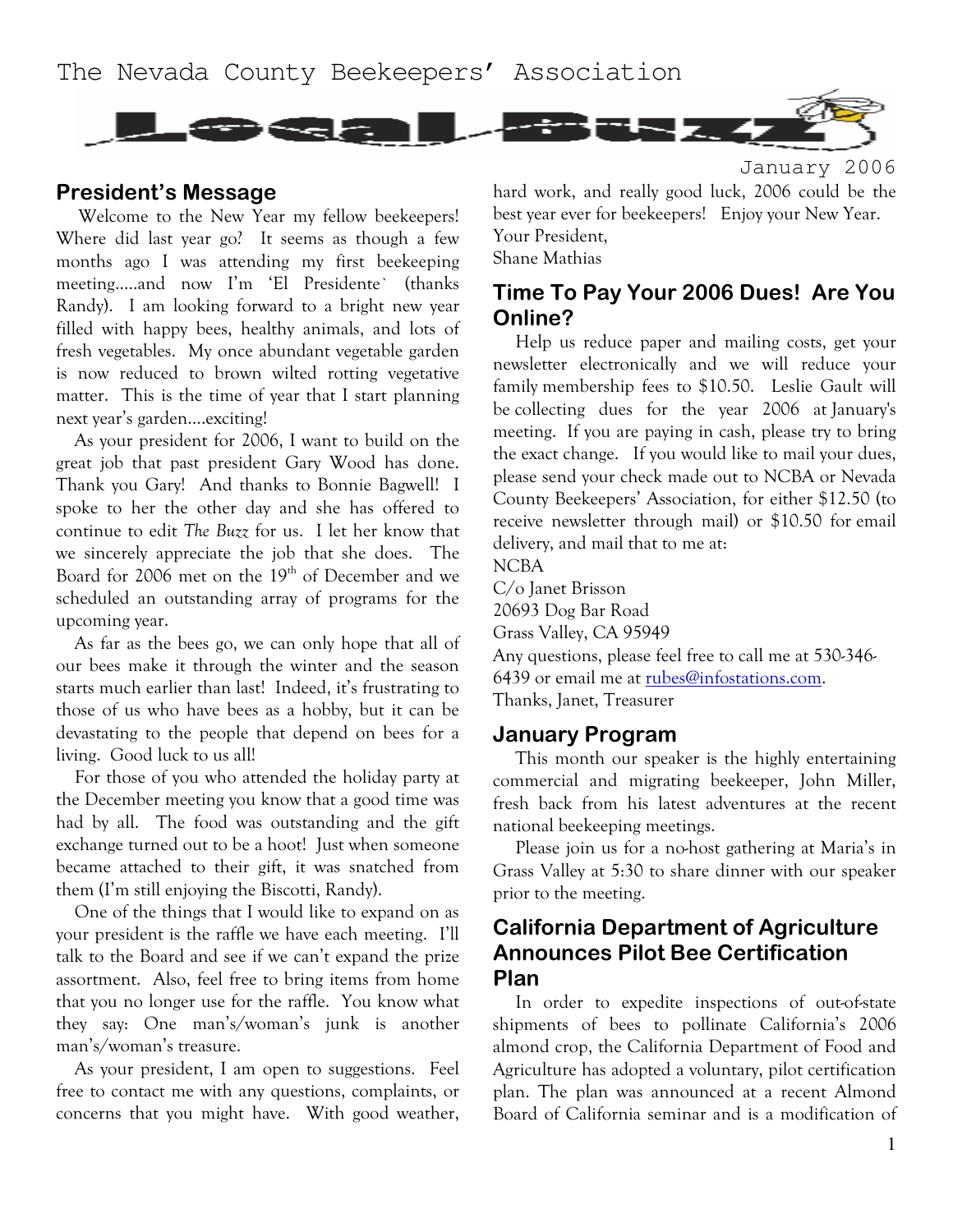the effort to exclude entry of bee colonies contaminated with red imported fire ants (RIFA) and noxious weeds at California border stations. Under the new pilot scheme, if shipments have certification from a regulatory official in the state of origin, they are subject to less stringent border and destination inspections. Certified shipments must meet a tolerance of five or less RIFA to avoid rejection at the border. The certification also allows those found to be pest free to be delivered to their destination without waiting for clearance from the county agricultural commissioner. The pilot plan will be evaluated, with input from almond growers and beekeepers, at the end of the 2006 pollination season.

http://westernfarmpress.com/news/12-16-05-pilotbee-certification/

### **Power Lines a Home for Bees?**

A scientist at the American Museum of Natural History in New York City says she has a novel solution to the dwindling number of U.S. honeybees. Citing the thinking by some scientists that wild, native bees can take up the slack, Kimberly Russell, a researcher of invertebrate zoology, says bees take refuge under power lines when utility companies allow such land to grow shrubs and flowers. However, utilities routinely keep the land mowed beneath their power lines to prevent vegetation from interfering with electricity delivery. She also thinks this idea could help electric utility companies address adverse feelings about power lines. If they can put up a sign that says Wildlife Refuge, maybe people will dislike the lines less." From: http://science.monstersandcritics.com

# **December Minutes**

No Club business took place at the December potluck meeting.

# **Bee Bits**

By Randy Oliver

Happy Holidays to All! It was great fun to see many of you at the Christmas party, and my best to those who were unable to attend. Thank you to Gary Wood for being at the helm this past year, also Janet Brisson and Jack Meeks. I would like to give a special thanks to others, such as Leigh Johnson and Lynn Williams for manning the Swarm Hotline, Tynowyn Slattery for organizing the club library, Karla Hanson for checking out the honey extractor, and Gary Wood for helping to mail the newsletter. These people work largely unnoticed and put in a great deal of time, without which our association would cease to function. But the most unnoticed person is probably Bonnie Bagwell, who has been graciously putting together our newsletter for some time. She is unable to attend our meetings, so you may not have seen her face, but she's working hard for the Association every month. Bonnie could use all of our help with newsletter submissions. Original articles are great and she could use other items of interest to the membership: news articles, recipes, photos, book reviews, and items forwarded from the Internet. Please think of the newsletter when you see of something interest. Thanks!

I write this article on the Winter Solstice, the shortest day of the year. Even in this storm and cold, the bees will soon start their new year, and the queens will soon begin laying eggs for the spring buildup. We commercial beekeepers will be helping them by stimulating them with sugar syrup, and feeding them pollen supplement for protein. We want our colonies to be big and strong by February 10th, when the almond orchards start blooming. This may mean working, treating, and feeding colonies in lousy throughout the winter. weather Commercial beekeeping is considerably different than hobby beekeeping!

Stephanie and I attended a Christmas party of commercial beekeepers in one of their warehouses. The beekeeper had pallets of pollen substitute stacked high, and hundreds of 3-gallon plastic buckets that he uses for syrup feeders (saves time feeding three gallons at once). It's always interesting visiting other beekeepers' operations and seeing how each one does little things differently. I can attest that beekeepers are an ingenious lot. No two operations seem to be run the same. Each beekeeper at the party mixes and feeds his or her pollen supplement a little differently. It's fun, and sometimes tough to decide which methods best  $for$  $_{\text{out}}$ operation. are

I'm in the middle of writing an article on the state of Varroa control. The research is fascinating, and often contradictory. We all are dealing with similar bees, and similar mites, but each country tends to take a different tack. Plus, it's often difficult to reconcile theoretical advice, laboratory results, proprietary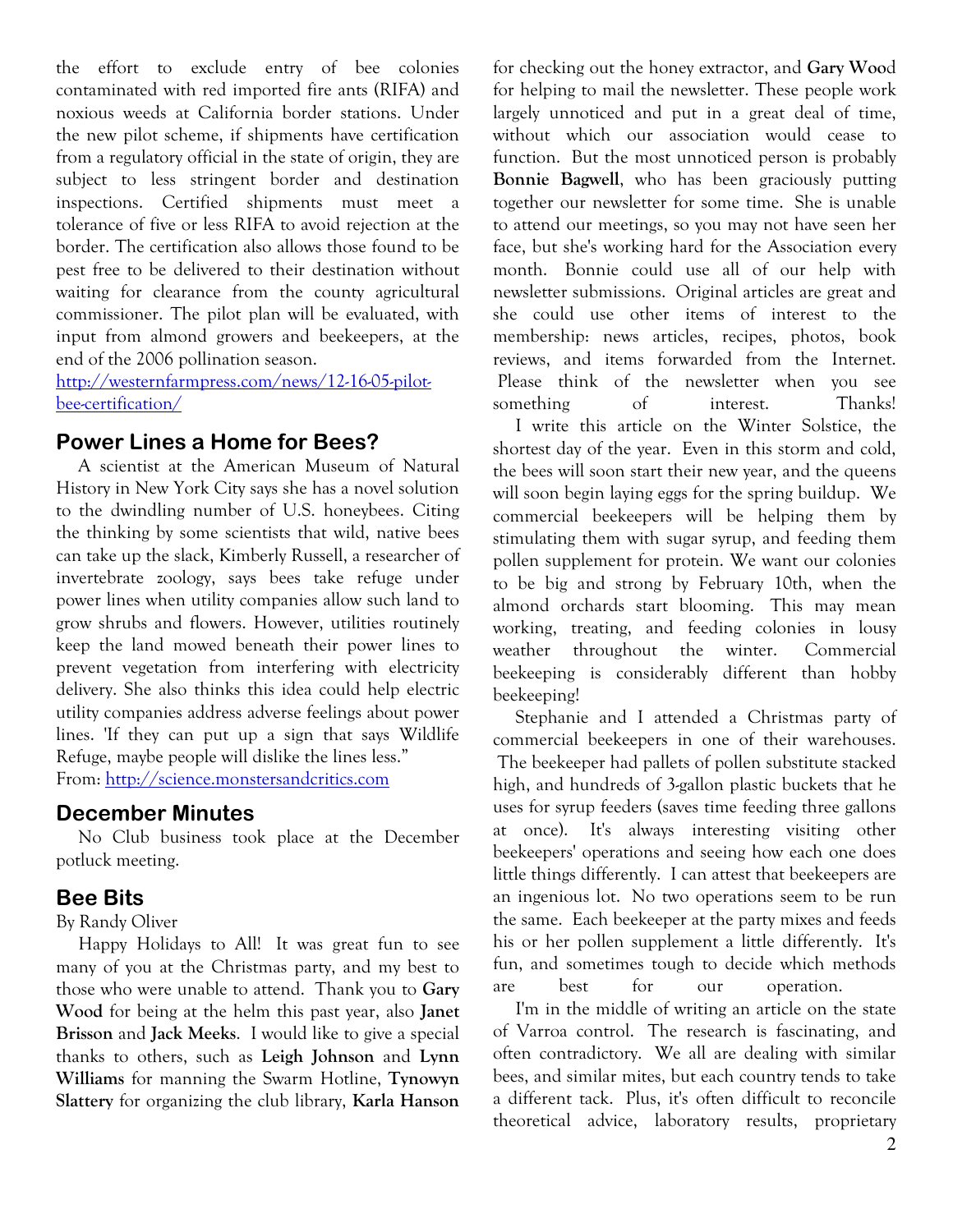claims, and practical experience. I just forked out the \$75 to join the International Bee Research Association, so I have access to their online library. If any member has a topic of interest, I may be able to help research it.

Here's an interesting article to check out about drone brood removal as a means of controlling Varroa:

http://www.masterbeekeeper.org/B files/dronecomb exchange.htm. The accompanying photo is from that article-if you ever see bees this infected with mites, that colony will not survive for long!

I wish you all a happy and prosperous New Year, with healthy bees, and a great honey crop!



# **Honey Industry Facts**

From: www.honey.com/pressrm/industry/industry.html HOBBYIST/PART-TIME BEEKEEPERS

The U.S. Department of Agriculture has estimated that there are between 139,600 and 212,000 beekeepers in the United States. The vast majority  $(95%)$  are hobbyists with less than 25 hives and about 4% are part-timers who keep from 25 to 299 hives. Together, hobbyists and part-timers account for about 50 percent of bee colonies and about 40 percent of honey produced. The number of U.S. bee colonies producing honey in 2004 was 2.56 million (based on beekeepers who manage five or more colonies).

#### COMMERCIAL BEEKEEPERS

Commercial beekeepers are those with 300 or more bee colonies. There are approximately 1,600 commercial beekeeping operations in the United States, which produce about 60 percent of the nation's

honey. Many commercial beekeepers migrate their colonies during the year to provide pollination services to farmers and to reach the most abundant sources of nectar. Commercial beekeeping operations are frequently family businesses that are handed down from generation to generation.

### CONSUMPTION

The U.S. per capita consumption of honey is around 1.29 pounds per year.

### AGRICULTURE'S DEPENDENCE

Millions of acres of U.S. fruit, vegetable, oilseed and legume seed crops depend on insect pollination, including honeybees. A 1999 Cornell University study concluded that the direct value of honeybee pollination annually to U.S. agriculture is \$14.6 billion. This is a  $56.7\%$  increase from \$9.3 billion determined by the same study in 1989.

# Sacramento Beekeeping Supplies

- Complete line of all beekeeping supplies
- Candle making supplies (molds, wicks, dyes, scents)
- Glycerine soap making supplies (soap base, molds, scents, and dyes)
- Honeycomb sheets for rolling candles (50 colors and in smooth)
- Beeswax and paraffin, special container candle wax
- Gifts, books, ready made candles

2110 X Street, Sacramento, CA 95818 **(916) 451 – 2337** fax (916) 451 – 7008 email:sacbeek@cwnet.com Open Tuesday through Saturday 9:30 – 5:30 MAIL ORDERS RECEIVE QUICK SERVICE